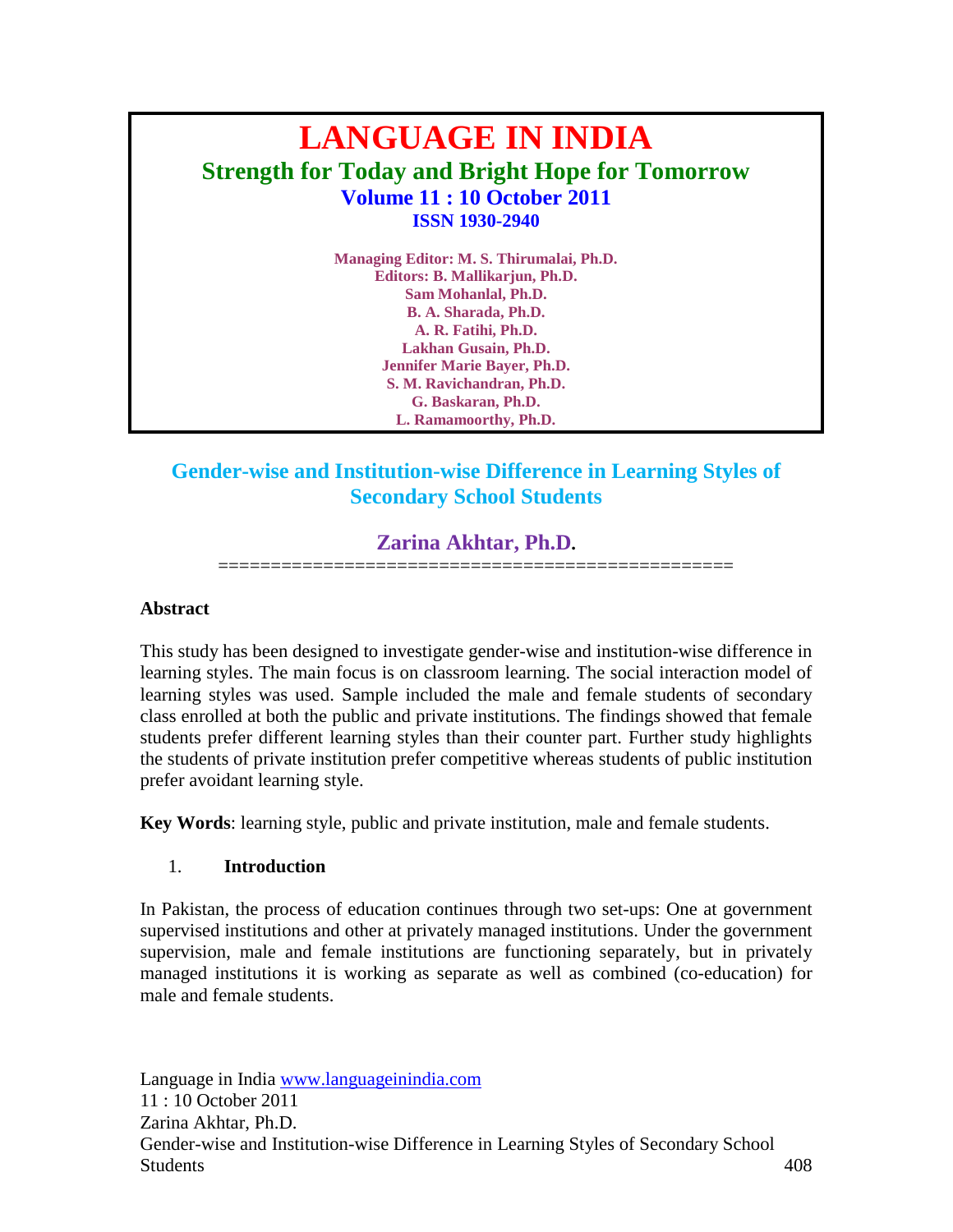Individual differences lead different ways of learning. These different ways of learning were identified as learning styles. So in this way it can be said that because of individual differences students may have different learning styles.

Learning style is individual"s personal way of organizing and processing information. According to Feldman (2004, p. 35) "learning style reflects our preferred manner of acquiring; using and thinking about knowledge". A person comes across different situations in his life. Its his learning style, which determine how he perceive, organize and respond to handle the situation as was described by Felder (2005, p.58), "students characterized by different learning styles preferentially focusing on different types of information and tending on perceived information in different ways". In simplest way the students learning styles is a particular way with whom a student learns the best. "Male and female students are not only biologically different but they posses different social, emotional and psychological characteristics" (Akhtar 2009, p.3).

Teaching and learning are the main components of the system of education. This system formally runs in school. The students learning takes place in classroom environment. So if the classroom environment is effective the system of education is successful otherwise no one can save it from destruction. In Pakistan the quality of education is a big question for educationists. Therefore it was felt to investigate the learning styles preferences in the class. This study has been designed to find-out the gender-wise and institution-wise difference in learning styles of secondary school students.

## 2. **Literature Review**

In literature four learning style models are identified based on different characteristics, such as:

- a. Instructional and environmental preferences models.
- b. Social interaction model.
- c. Information processing model.
- d. Cognitive and personality model.

The social interaction model deals with the classroom learning. It considers how the interpersonal relationship of peers, student and teachers helps to gain, understand and assimilate information. The main presenter came under this category is the work of Grasha & Reichmann. They indicated six learning styles.

## i. **Avoidant Learning style**

The students having this learning style do not participate in the class room activities and are not interested to take responsibilities. They do not bother about learning content and attending the class. They study enough to pass the examination only. Mostly they remained absent from the class.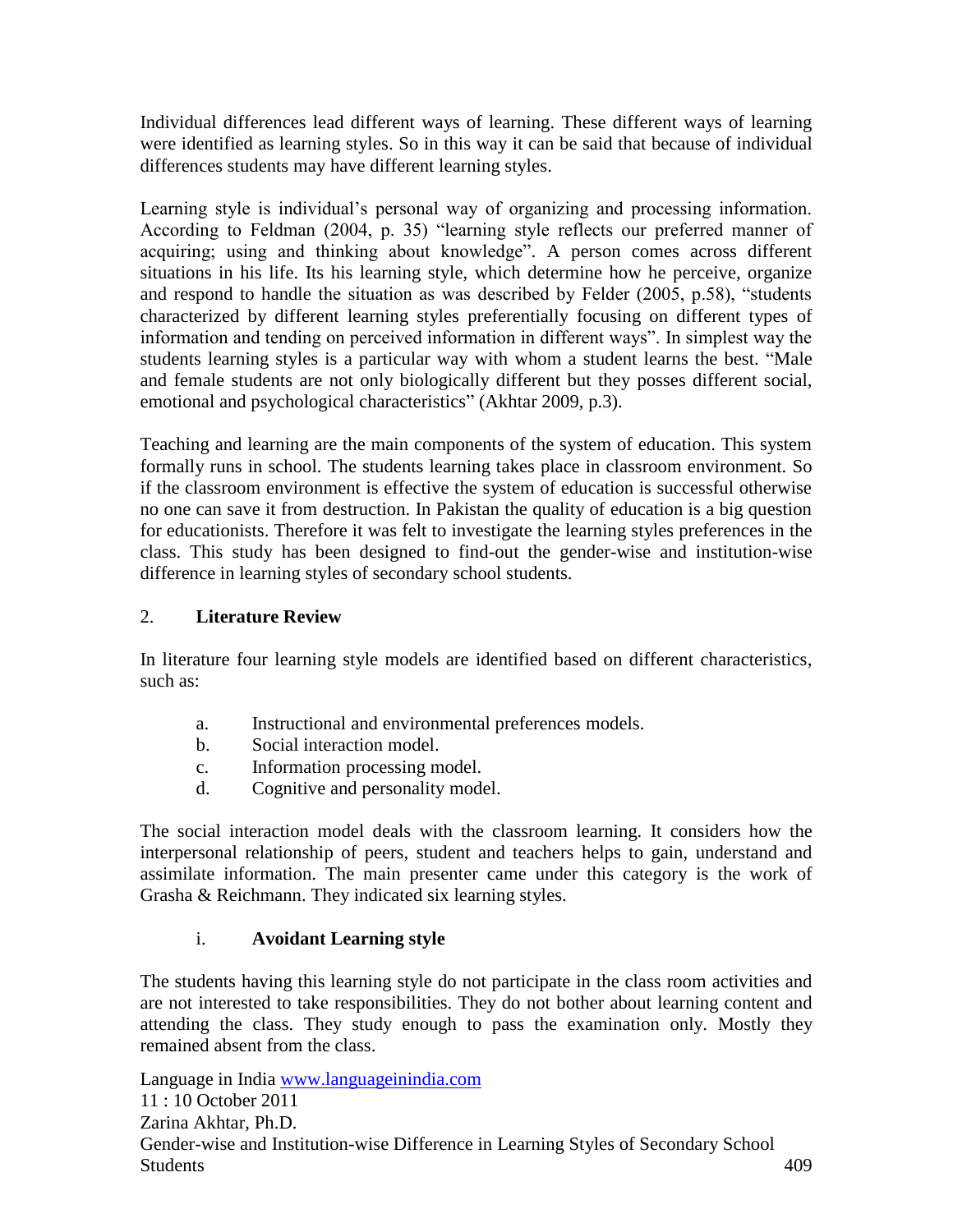General classroom preference

- They remain passive rather avoid to participate in classroom activities
- They does not like continuous assessment system in class
- They like pass-fail grading system
- They does not like teachers attention
- They like to sit on back benches

Advantage of this style is students take life easy. They remain happy with what the life is. They are not interested in taking serious steps to change their lives. They have time to enjoy the life.

Disadvantage is they do not contribute for the development. They keep themselves away from setting productive goals.

# ii. **Participative Learning style**

These students enjoy learning and willing to accept responsibilities for self-learning and try to get knowledge as much as possible. They participate in all activities to enhance their own learning. Their focus is the requirements of the course and their own contribution. They do maximum to fulfill the requirements of the course. They enjoy going to class and participating in classroom activities.

General classroom preference

- They prefer lecture with discussion
- They like to avail all the possibilities to share the information
- They enjoy class reading assignments
- They like those teachers who can conclude the discussion

Advantage of this style is these students have practical experience.

Disadvantage is they may give importance to others needs then their own.

# iii. **Competitive Learning style**

These students always try to do better than others. They believe in putting maximum efforts to get reward and recognition. They like teacher's attention for this they follow all the instructional procedures in class. They are anxious about what others are doing. They want to remain at the top.

General classroom preference

• They become a group leader in discussions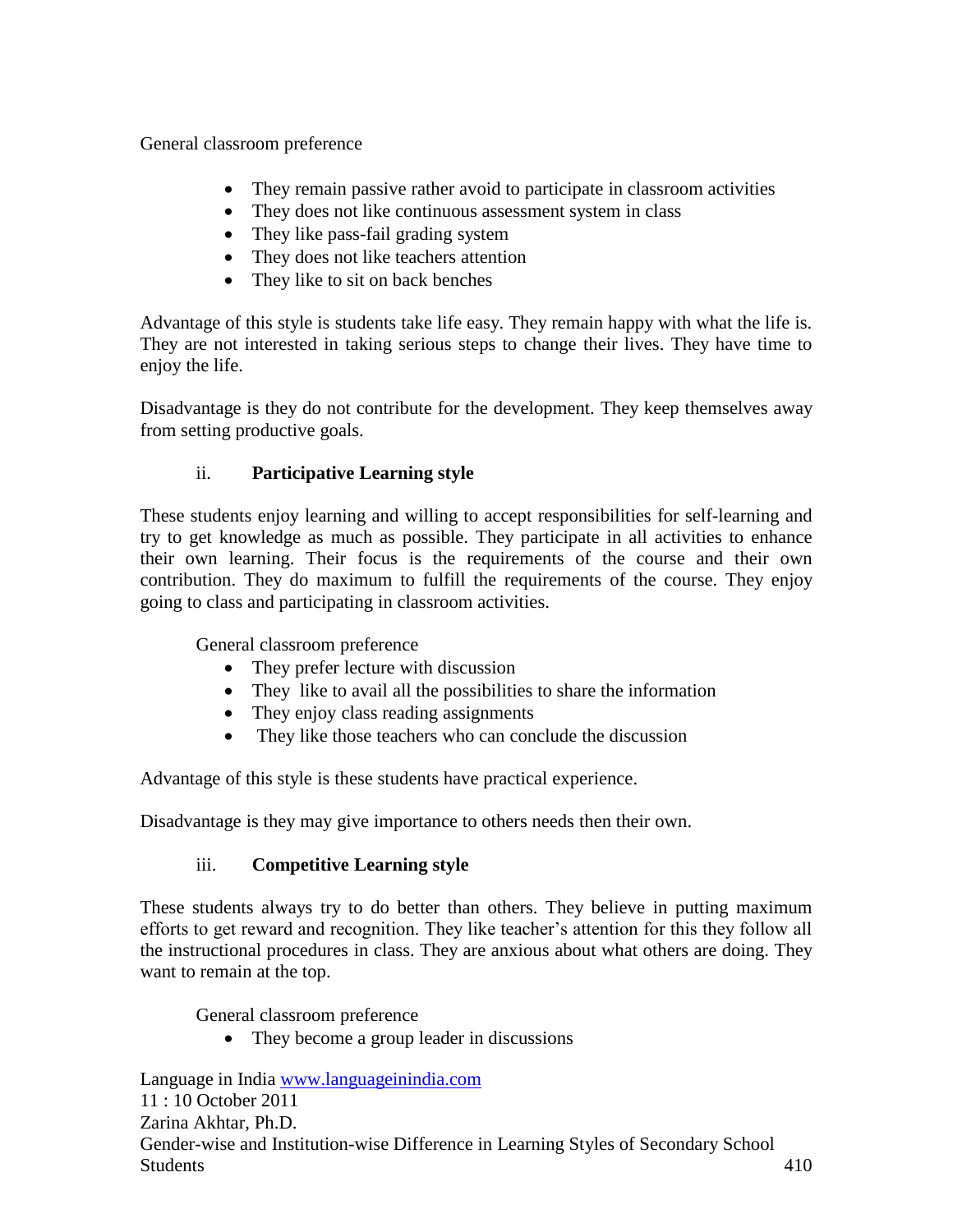- They like teacher-centered teaching
- They want appreciation for doing a good job
- They prefer those activities in which they can perform better then others

Advantage of this style is it motivates students to set targets for their success.

Disadvantage of this style is it make difficult for people to appreciate and to learn collaborative skills.

## iv. **Collaborative Learning style**

The students prefer this style believe that they can learn by sharing ideas and talents. These students enjoy working and learning by sharing their knowledge and activities with others in a group. They cooperate with teachers and students in conducting classroom activities.

General classroom preference

- They prefer group work
- They like to organize seminars and team activities
- They like students centered activities
- They prefer to work for group projects

Advantage of this style is it develops skills for working for combined activities.

Disadvantage of this style is that the students may not work with competitive people. They depend too much on others and not always able to work alone.

## v. **Dependent Learning style**

They have less intellectual curiosity and they prefer to learn only what is required. They always look towards teachers and peers for the instructions and guidelines. They are good to follow the instructions. They do everything what teacher asks because they totally depend on others.

General classroom preference

- These students like that the material should be provided by teachers
- They want clear instructions from teachers what to do
- They live happily with teacher-centered classroom method
- They prefer the demands of teacher must be clear in all aspects of course

Advantage of this style is these students are good followers.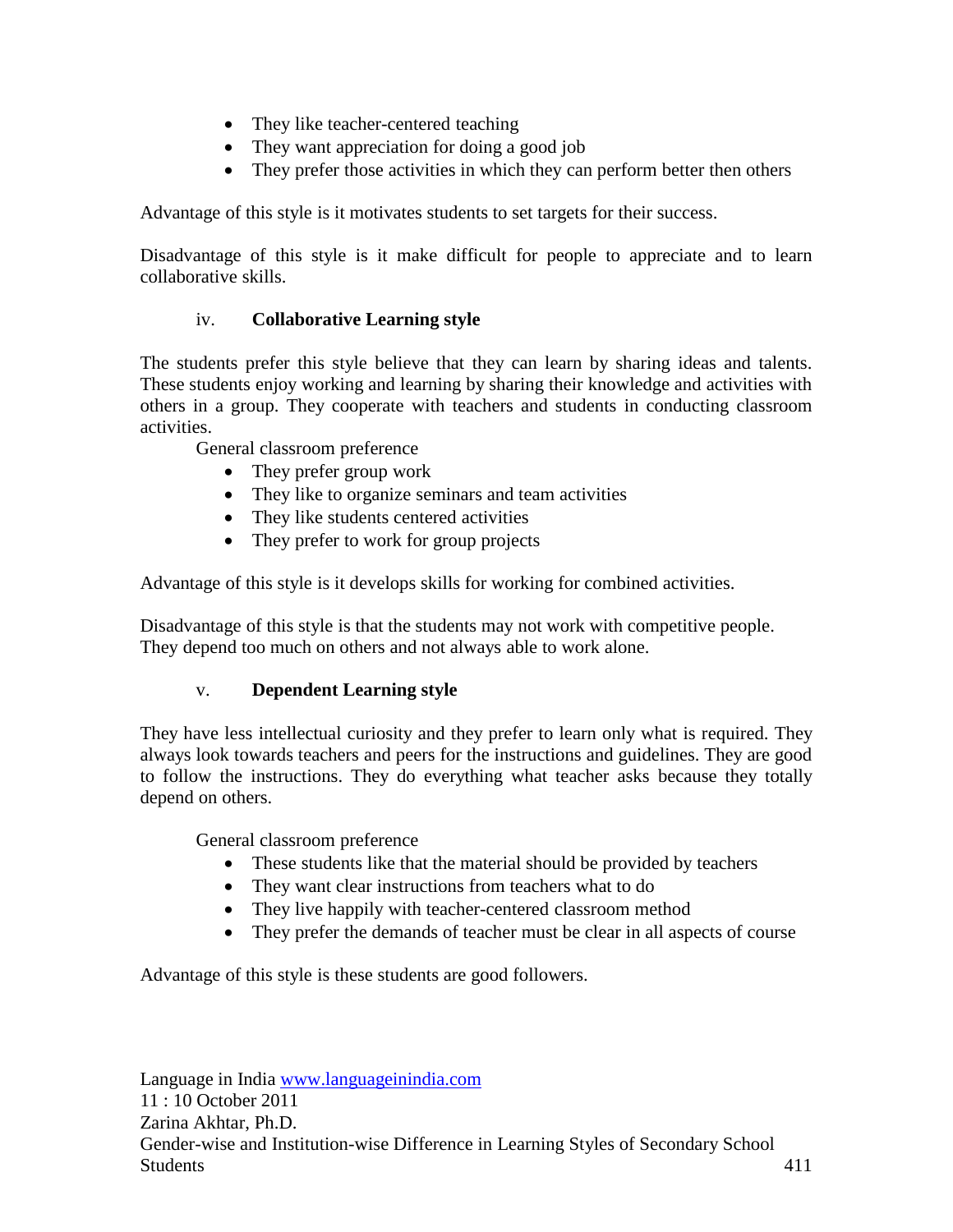Disadvantage is it is difficult to develop skills for independent work. They have no self direction. They can not set targets for their life. They can not deal or handle new situation.

## vi. **Independent Learning style**

These students can set their goals by themselves. They are confident in their learning abilities. They need less direction from the teacher. They prefer only the content which is important to them. They are target oriented they like to work alone on course projects.

General classroom preference

- They prefer independent study
- They like to follow self-paced instructions
- They like those assignments that enhance their independent skills
- They like the projects which can be designed by students
- They prefer-students centered course designs

Advantage of this style is it develops self-initiated and self-directed learner.

Disadvantage of this style is these students are deficient in collaborative skills. They are failed to consult teachers when they need help.

Researchers tried to study the ways of learning of male and female students. Many researches were conducted and reported similar results. Hopkin (1982) found that female students indicate their preference for participant, collaborative and dependant learning style while male students showed their preference for avoidant, independent and competitive learning style. Some other studies were conducted by Cohen (1986); Bishop (1985) and Sing (1987) and reported similar results that male and female students possess different learning styles. Verma and Kumari (1988) conducted a research study and reported that female students showed their preference for field dependant and environment oriented learning style then the male students. Verma and Tiku (1989) leads to the inference that male and female students has similar preference for independent, avoidant and collaborative learning style but female students have different preference for dependant, participant and competitive learning styles.

The findings of these research studies lead the researcher to find out the answer of the question which variables determine the students learning styles? Whether these are biological differences or environmental situation or school environment? What determines or modified the students learning styles. Students spent a lot of time at school. Different studies were conducted to answer the question. In this regard Verma (1996) conducted a research "Do different types of schools make a difference in learning style preference of adolescents". He uses Aggarwal"s Learning style Inventory for the identification of learning styles of government, convent and sainik school students. The results showed different preferences of students learning styles. He gave the reason for

Language in India [www.languageinindia.com](http://www.languageinindia.com/)

11 : 10 October 2011

Zarina Akhtar, Ph.D.

Gender-wise and Institution-wise Difference in Learning Styles of Secondary School Students 412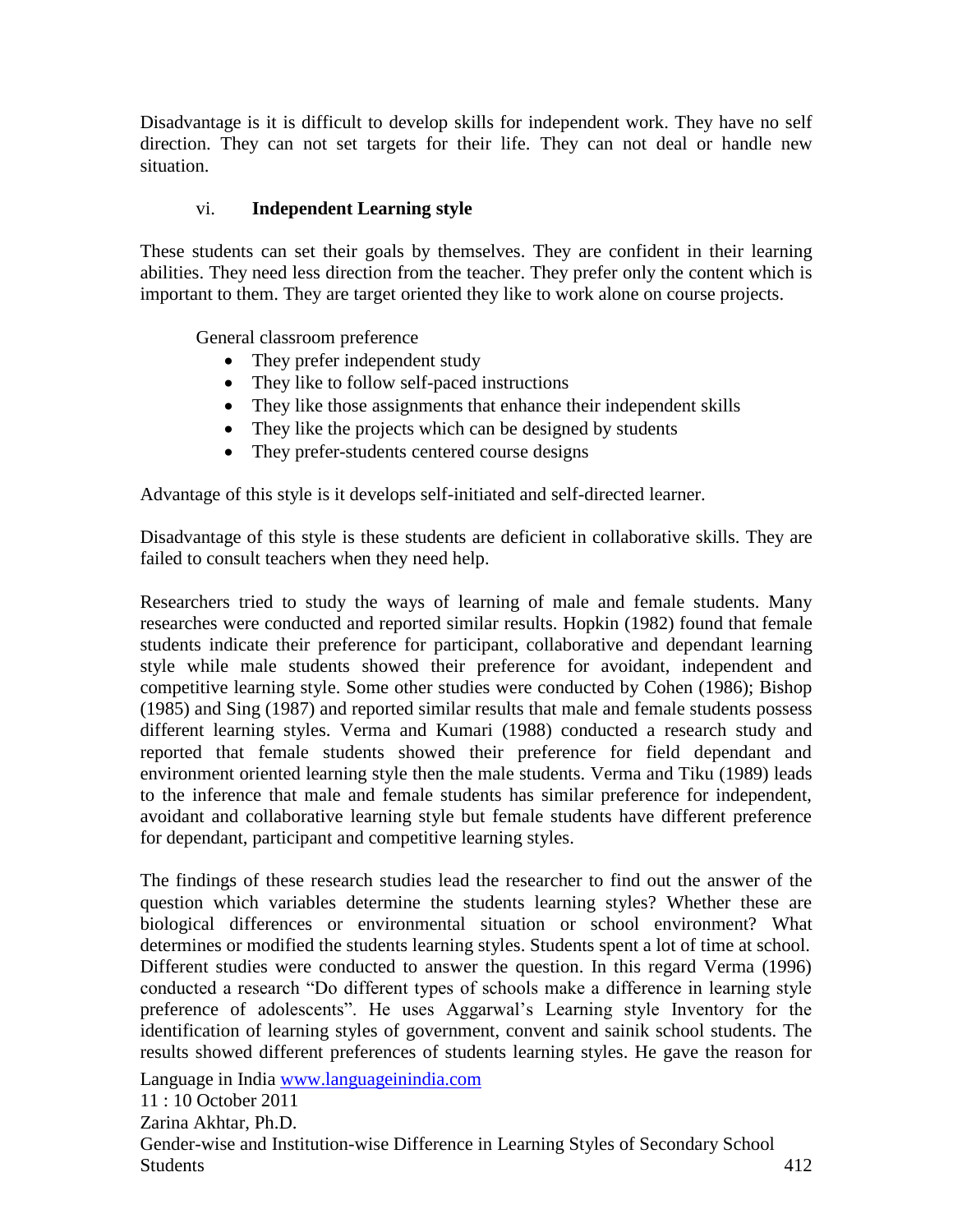this that different type of school are characterized by peculiar type of learning environment which helps the students in developing peculiar type of learning style preference. Some other research studies were also conducted to investigate the impact of different types of institutions on learning styles of students (Rissler, 1980; Aggarwal, 1982; Cooper, 1991; Misra and Tiwari, 1992). All studies indicate significant differences in learning styles of students enrolled at different institutions except the study of Johanson (1987). He conducted this study for nurses not in formal school education system.

After reviewing the literature it was felt to investigate the scenario in Pakistani situation and formulate following hypothesis.

- i. There is no significant difference in learning styles of male and female students.
- ii. There is no significant difference in learning styles of public and private school students.

## 3. **Method and Procedure**

The purpose was to study the difference in learning styles of male and female students of public and private schools so the descriptive method of research was adopted. Three variables were identified i.e. gender, type of institution and learning styles. The learning styles were treated as dependent variable; gender and type of institution were as independent variables. All the male and female students studying at public and private institution of Attock city were the population of the study.

## **Sample**

At first four schools (two private and two public) were randomly selected by using lottery method. From these schools four clusters of similar characteristics were selected. In this way 112 students who were present on data collection day in selected clusters were the sample of study.

## **Instrument**

The focus of the study was learning in classroom environment so the social interaction model of learning style was applied to identify the learning styles of students. For this purpose Grasha and Riechmann"s (1975) learning style opinionnaire was adopted according to Pakistani scenario. The instrument was comprised of sixty statements assessing six learning styles (ten statements for each style) namely independent, dependent, collaborative, competitive, participant and avoidant. The Statements were designed to respond on five point Likert Scale. The option were coded as strongly agreed  $=$ 5, agreed $=$ 4, undecided $=$ 3, disagreed $=$ 2, strongly disagreed $=$ 1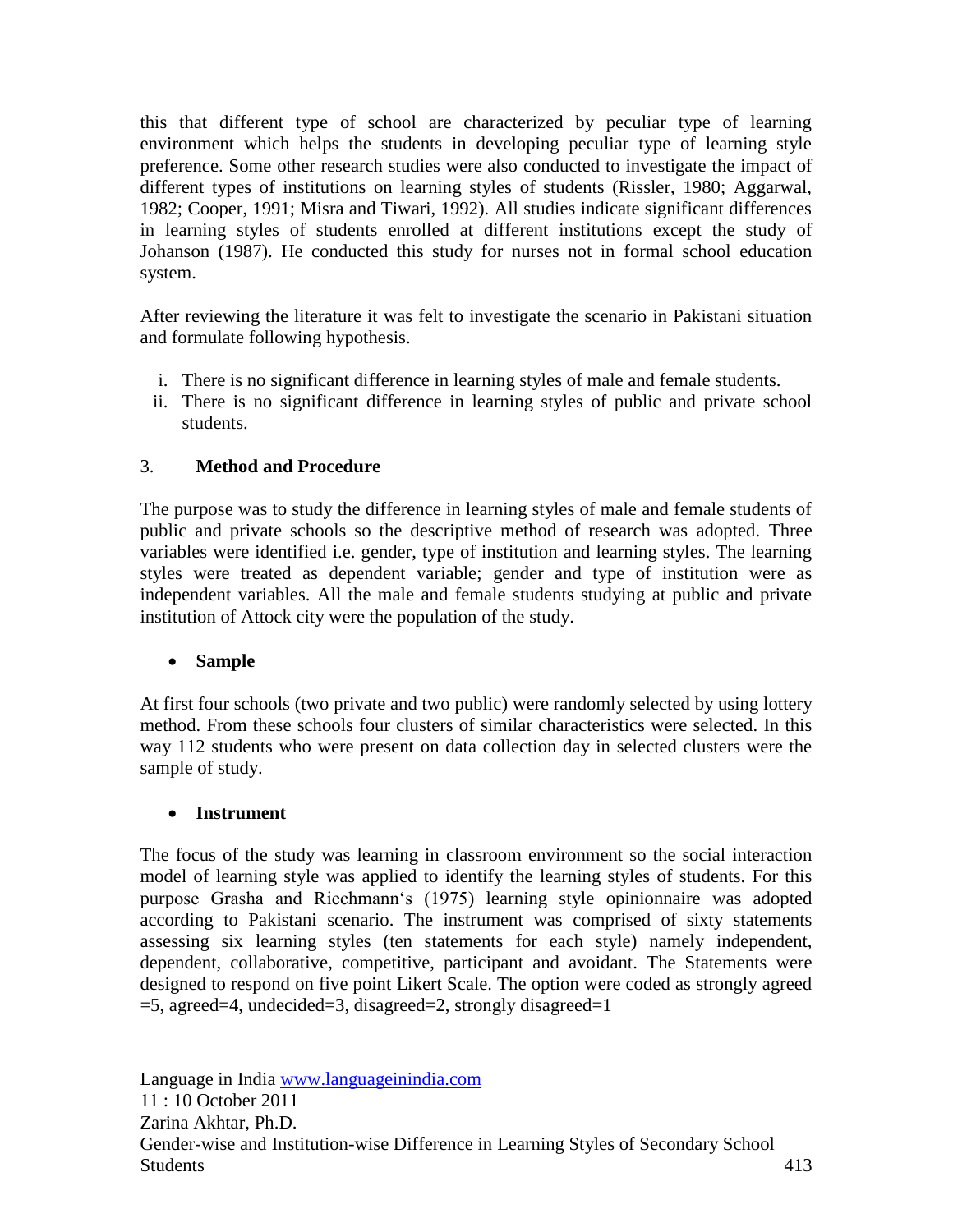The instrument was translated in urdu language with the help of language experts of different universities. The instrument was pilot tested at one of the school of Attock city. It was finalized in the light of student"s quarries and expert opinion of the experts. The reliability was calculated by cronbach's alpha and it was found 0.75.

The instrument was administered to the students in their class with the help of their teacher. The students responded to the opinionnaire at their own.

## **Statistical Technique**

t-test was used to calculate the significant difference between learning styles of male and female students enrolled at private and public schools.

## 4. **Data analysis**

Data was analyzed and interpreted in following tables.

| Learning                                                            | $Male(N=57)$ |           |      | Female $(N=55)$        | t-value   | p-value    |              |
|---------------------------------------------------------------------|--------------|-----------|------|------------------------|-----------|------------|--------------|
| <b>Styles</b>                                                       | Mean         | <b>SD</b> | Mean | <b>SD</b>              |           |            | significance |
| Independent                                                         | 2.42         | .653      | 2.75 | .440                   | $3.072*$  | .003       |              |
| Dependant                                                           | 2.63         | .555      | 2.91 | .290                   | $3.290^*$ | .001       |              |
| Collaborative                                                       | 2.79         | .453      | 2.98 | .135                   | $3.024*$  | .003       |              |
| Competitive                                                         | 2.91         | .285      | 3.00 | .000                   | $2.279*$  | .025       | S            |
| Participant                                                         | 2.46         | .537      | 2.91 | .290                   | $5.526^*$ | .000       | S            |
| Avoidant                                                            | 2.37         | .487      | 2.35 | .480                   | 0.251     | .802       | <b>NS</b>    |
| $\sqrt[3]{\text{Significant at } \alpha}$ =.05<br>$S =$ Significant |              |           |      | $NS = not Significant$ |           | $df = 110$ |              |

Table 1: Gender-wise difference in learning styles

Table-1 shows the difference in opinion of male and female students on learning styles. The t-value for independent, dependant, collaborative, competitive and participant learning style was found significant at .05 level of significance. However, in case of avoidant learning style it is not significant. The mean value of female students for all these learning styles was higher than the mean value of male students which indicates that female students prefer independent, dependant, collaborative, competitive and participant learning styles; whereas the mean value of male students for avoidant learning style is higher (2.37) as compared to the mean value (2.35) of female students although tvalue (.251) is not significant but it shows the male students have slight preference for avoidant learning style. Therefore the null hypothesis rejected and it is accepted that there is significant difference in learning styles of male and female students.

Table 2: Institution-wise difference in learning styles

|  | _earnıng | <b>Public</b><br>School | Private<br>School | value<br>. . | p-value | $\sim$<br>significance |
|--|----------|-------------------------|-------------------|--------------|---------|------------------------|
|--|----------|-------------------------|-------------------|--------------|---------|------------------------|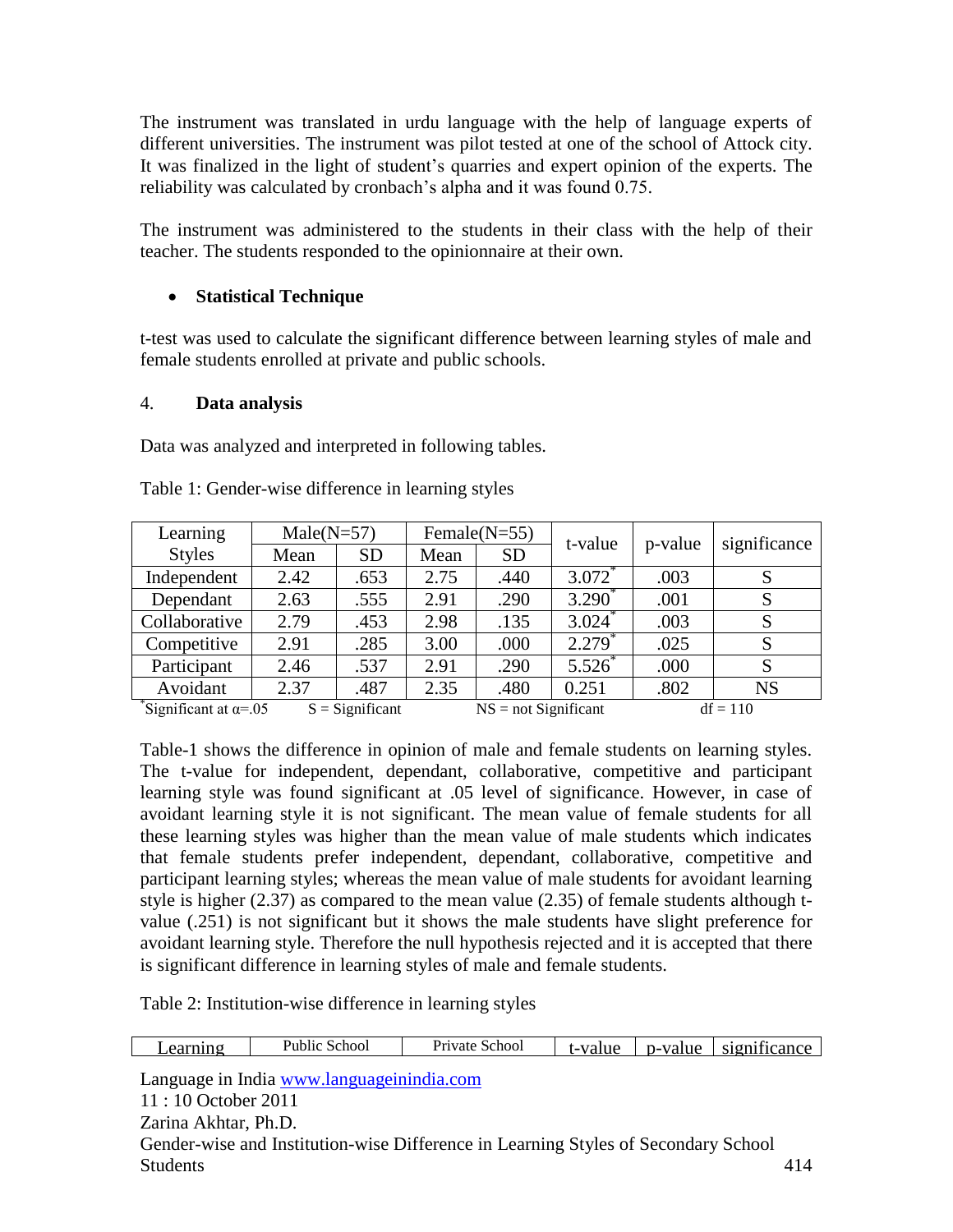| <b>Styles</b>                | Students $(N=80)$ |                   | Students $(N=32)$ |                        |          |            |           |
|------------------------------|-------------------|-------------------|-------------------|------------------------|----------|------------|-----------|
|                              | Mean              | <b>SD</b>         | Mean              | <b>SD</b>              |          |            |           |
| Independent                  | 2.59              | .589              | 2.56              | .564                   | .205     | .838       | <b>NS</b> |
| Dependant                    | 2.75              | .490              | 2.81              | .397                   | .641     | .523       | <b>NS</b> |
| Collaborative                | 2.86              | .381              | 2.94              | .246                   | 1.029    | .306       | <b>NS</b> |
| Competitive                  | 2.94              | .244              | 3.00              | .000                   | $1.447*$ | .151       | S         |
| Participant                  | 2.70              | .488              | 2.63              | .492                   | .733     | .465       | <b>NS</b> |
| Avoidant                     | 2.45              | .501              | 2.13              | .336                   | $3.376*$ | .001       | S         |
| Significant at $\alpha$ =.05 |                   | $S =$ Significant |                   | $NS = not Significant$ |          | $df = 110$ |           |

Table-2 indicates the difference in opinion of students enrolled at different institution.

The t-value (1.447) and (3.376) for competitive and avoidant learning style respectively is significant. The mean value of students enrolled at private institution is higher (3.00) as compared to the mean value of students enrolled at public institution (2.94) for competitive learning style. It indicates that the students of private institution prefer competitive learning style. The mean value of students of public institution is high (2.45) than the mean value of students of private institution (2.13) for avoidant learning style. It described that the students of public institutions preferred avoidant learning style. In this way the null hypothesis rejected and it is accepted that there is significant difference in learning styles of public and private school students. For other learning styles no difference in opinion of the students of public and private institutions was found.

## 5. **Findings**

The findings of the study lead to the inference that female students prefer independent, dependant, Collaborative, competitive and participant learning styles (table-1).

The findings regarding the institutions were the students of private institution prefer competitive learning style, whereas, the students of public institutions prefer avoidant learning style (table-2).

## 6. **Conclusion**

On the basis of findings it is concluded that there is significant gender-wise difference in learning style of male and female students. Further it is also concluded that there is significant difference in learning styles of public and private school students.

## 7. **Discussion**

Different people have different learning style preference. This is may be because of the individual differences. The finding of the study showed that female students preferred different learning style then the male students. This findings strengthen the findings of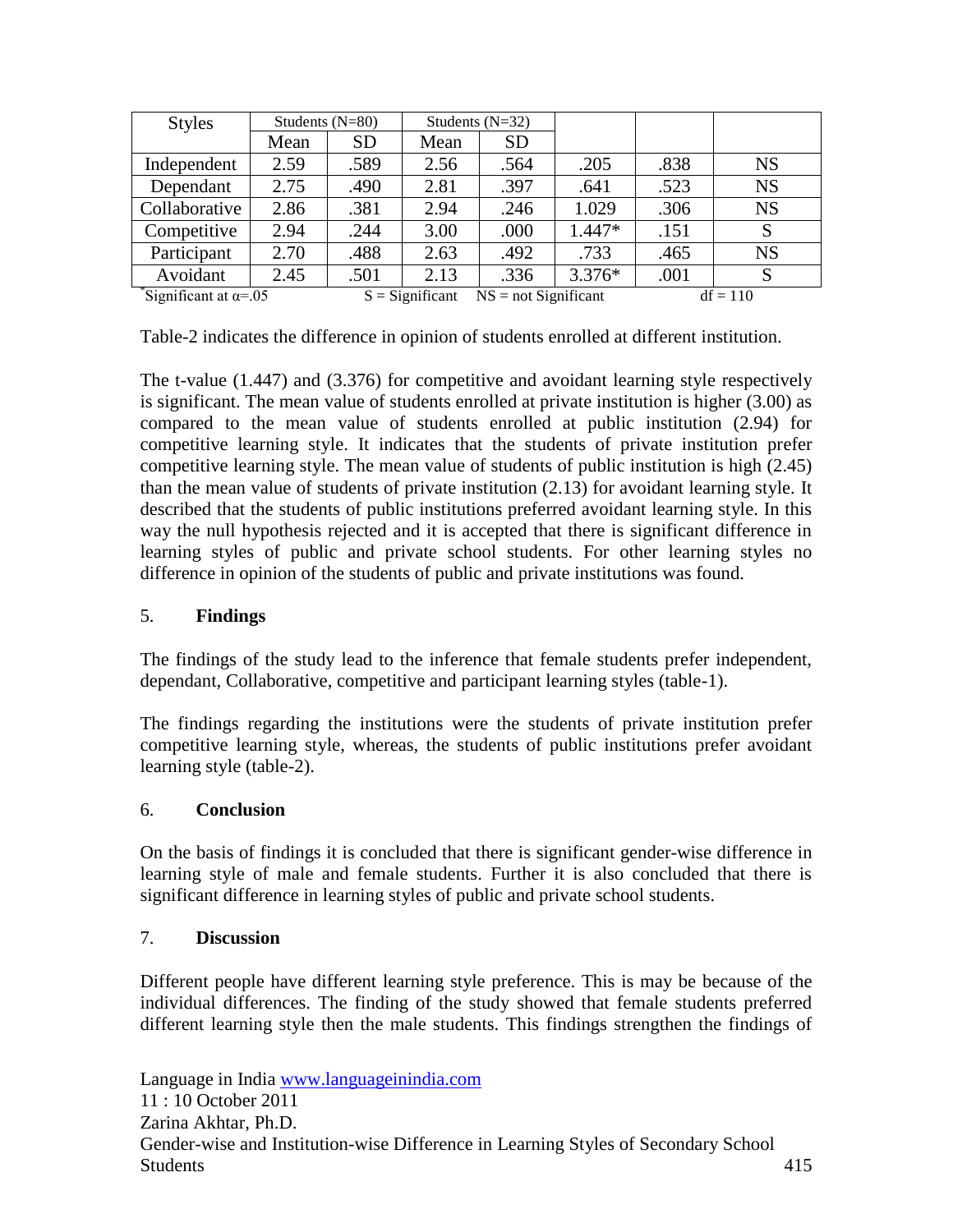the studies conducted by Hopkin (1982); Bishop (1985); Cohen (1986); Sing (1987); Verma (1989) and Verma and Kumari (1989) which also showed similar findings.

The other finding of the study was about the institutional effect on learning style. Private and public institution students showed different preference for learning styles. This result was also support the studies conducted by Rissler (1980); Aggarwal (1982); Cooper (1991); Misra and Tiwari (1992) and Verma (1996); all showed that type of institution effects learning styles except the study of Johanson (1987) which showed no effect. The results however are not comparable because of the use of different tools of learning styles.

The reason of these findings seems to be true. The first finding of difference in learning style of male and female students is due to biological, sociological and cultural differences. But the second result of institution-wise difference in learning style is alarming. It was astonishing as the public institutions heir trained teachers as compared to the private institutions. Most of the teachers of private institutions are untrained. The Government of Pakistan is investing a significant amount to run the public institutions but the students enrolled there showed preference for avoidant learning style, which means they prefer out of class study. They are not interested in classroom activities. There may be many reasons the teaching methodology, the teacher"s behavior, the student teacher relationship, the school environment etc which is unable to attract students attention to study in class. When they do no prefer to study in class they try to join tuition academy. This promotes tuition culture which may affect the socio-economic status of the parents. This situation is dangerous for public sector institutions. The administrators the teacher must look in this situation for the safe future of nation.

On the other hand, the students of private institutions prefer competitive learning style. The reason may be the parents' pressure as they invest more on the education of their children they expect more.

In the light of the findings of the study it is recommended that the classroom environment of public institutions may be made more attractive. The new trends in pedagogy may be used for teaching. The students centered approach may be adopted to keep the students in class. The pre-service and in-service teacher training programs may be designed and equip the teachers to perform better for students learning.

#### **References**

**============================================================**

Aggarwal, S. C. (1982). Learning Style Preference of Science Students in Relation to Institution and Sex, Indian Journal of Psychology: 199-204.

Akhtar, Z. (2009). The effects of learning styles and socio-economic status on learning achievement of secondary school students. Unpublished Ph.D dissertation NUML University: Islamabad.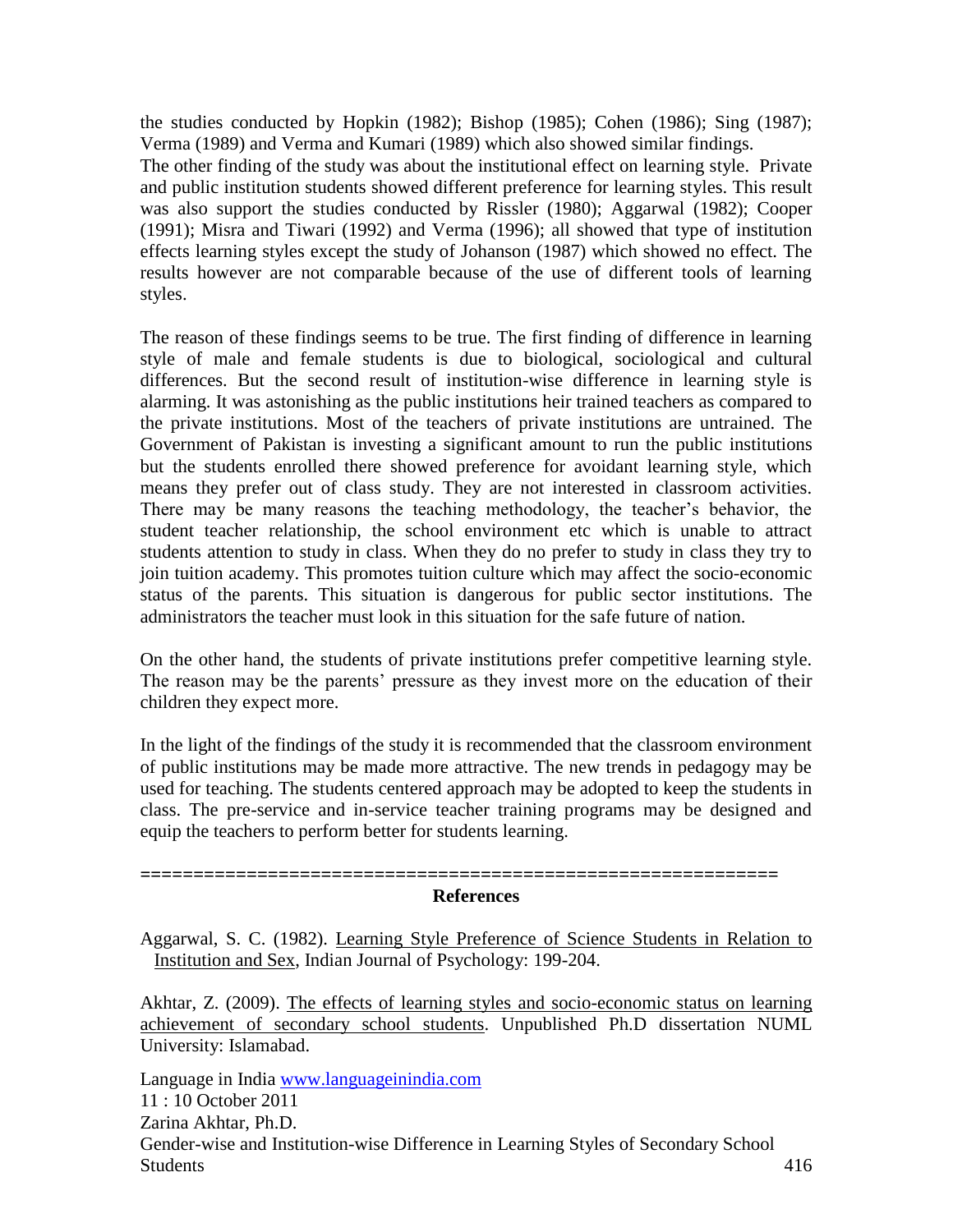- Bishop, H. N. (1985). Student Learning Styles: Implications for Student and Institutional Development, Dissertation Abstract International: 46(8), 2230-A.
- Cohen, L. A. (1986). Birth order and learning Styles: an Examination of Other Relationship between Birth order and Middle School Students Preferred Learning Style Profile, Dissertation Abstract International, 47(6), 2084-A.
- Cooper, T. J. D. (1991). An investigation of the learning styles of students of two comparative alternative high schools in the District of Columbia, (Doctoral Dissertation. The George Washington University, school of Education and Human Development).
- Felder, R. M. (2005). Understanding Students Differences. Journal of Engineering Education: Vol. 94(1), 57-72. Retrieved on  $04<sup>th</sup>$  October, 2008 from http://www.google.com.
- Feldman, R. S. (2004). Power Learning. United States: McGraw-Hill Higher Education. http://www.mhhe.com/power2004
- Grasha, A. & Riechmann, S. (1975). Students Learning Styles Scales Questionnaire, Faculty Resource Centre: University of Cincinnati
- Johanson, L. S. (1987). An investigation of learning style of Baccalaureate Students Nurses. Dissertation Abstract International, 49(3), 407-A.
- Misra, G. and Tiwari, B. K. (1992). Psychological Differentiation in Indian Children: Role of Ecology, Quality schooling & Home Environment. Indian Educational Review, Vol. XXVII (1), 23-35.
- Rissler, R. R. (1980). A Comparison of six selected learning dimensions in public conventional and alternative high schools. Dissertation Abstract International, 41(8), 3367-A.
- Sing, A. K. (1987). Learning styles of advantaged and disadvantaged high school students in relation to their academic achievement. Unpublished Ph.D. Thesis, BHU.
- Verma, B. P. (1989). Learning Styles Preferences of Senior Secondary Students in Relation to Their anxiety, Asian Journal of Psychology and Education: Vol. 22(1&2), 24-28.
- Verma, B. P. and Kumari, B. (1989). Learning Style Preferences of Senior Secondary Students in Relation to Their Sex, Journal of Education and Psychology: Vol. 46(3&4), 85-89.